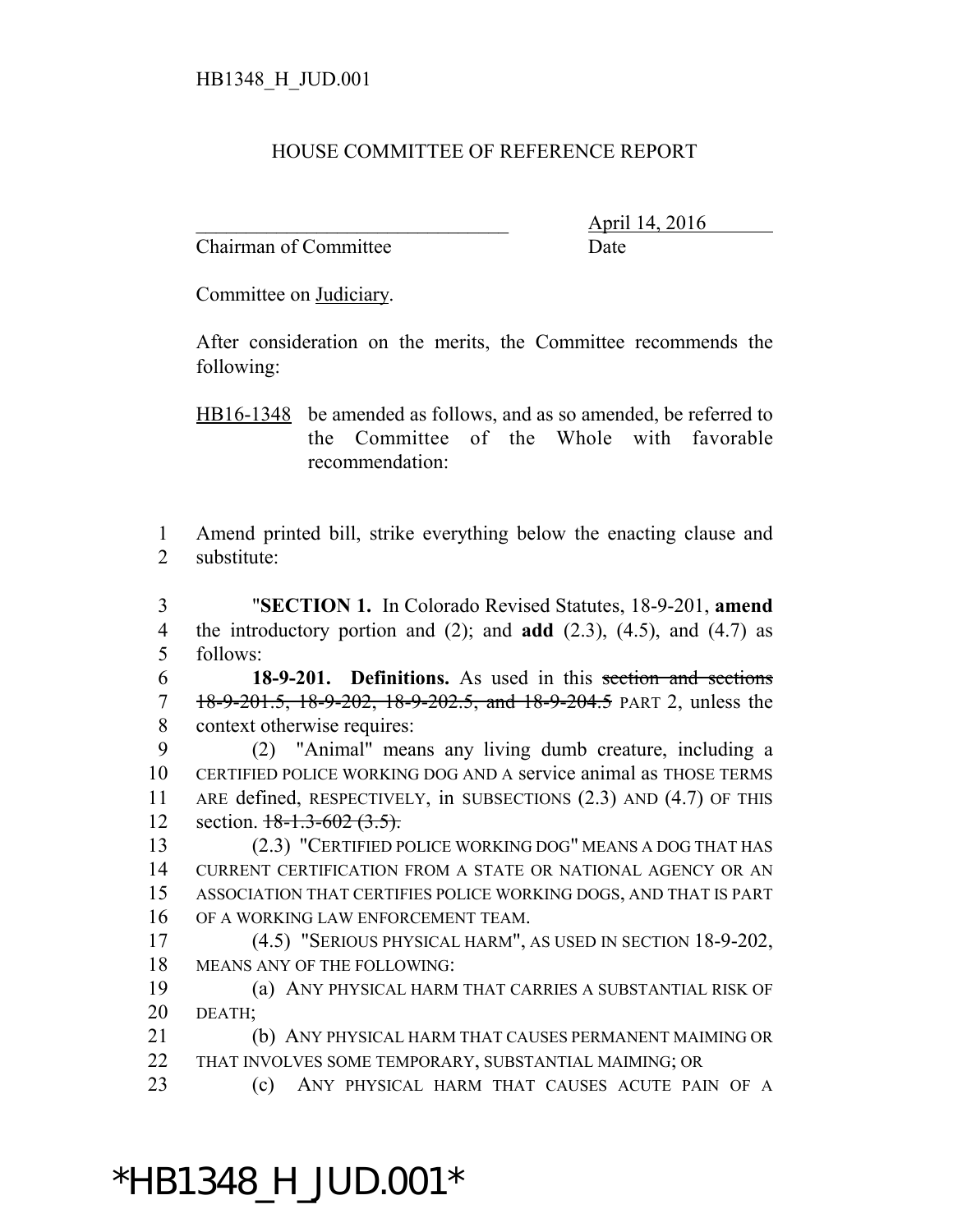DURATION THAT RESULTS IN SUBSTANTIAL SUFFERING.

 (4.7) "SERVICE ANIMAL" MEANS ANY ANIMAL, THE SERVICES OF WHICH ARE USED TO AID THE PERFORMANCE OF OFFICIAL DUTIES BY A FIRE 4 DEPARTMENT, FIRE PROTECTION DISTRICT, OR GOVERNMENTAL SEARCH AND RESCUE AGENCY. UNLESS OTHERWISE SPECIFIED, "SERVICE ANIMAL" DOES NOT INCLUDE A "CERTIFIED POLICE WORKING DOG" AS DEFINED IN 7 SUBSECTION (2.3) OF THIS SECTION.

 **SECTION 2.** In Colorado Revised Statutes, 18-9-202, **amend** (1.5) (c), (2) (a), (2) (a.5) (V), and (2) (d); and **repeal** (1.6) as follows:

 **18-9-202. Cruelty to animals - aggravated cruelty to animals - service animals.** (1.5) (c) A person commits cruelty to a service animal OR A CERTIFIED POLICE WORKING DOG if he or she violates the provisions of subsection (1) of this section with respect to a service animal OR 14 CERTIFIED POLICE WORKING DOG, as THOSE TERMS ARE defined in section 15 18-1.3-602 (3.5) SECTIONS 18-9-201 (2.3) AND 18-9-201 (4.7), whether the service animal OR CERTIFIED POLICE WORKING DOG is on duty or not on duty.

18 (1.6) As used in this section, unless the context otherwise requires:

(a) "Serious physical harm" means any of the following:

21 (I) Any physical harm that carries a substantial risk of death;

22 (II) Any physical harm that causes permanent maiming or that involves some temporary, substantial maiming; or

24 (III) Any physical harm that causes acute pain of a duration that 25 results in substantial suffering.

 (2) (a) Except as otherwise provided in paragraph (b) of this 27 subsection (2), cruelty to animals, OR CRUELTY TO A SERVICE ANIMAL OR CERTIFIED POLICE WORKING DOG PURSUANT TO PARAGRAPH (c) OF SUBSECTION (1.5) OF THIS SECTION, is a class 1 misdemeanor.

 (a.5) (V) In addition to any other sentence imposed upon a person for a violation of any criminal law under this title, any person convicted of a second or subsequent conviction for any crime, the underlying factual basis of which has been found by the court to include an act of cruelty to 34 animals shall be, OR CRUELTY TO A SERVICE ANIMAL OR A CERTIFIED POLICE WORKING DOG PURSUANT TO PARAGRAPH (c) OF SUBSECTION (1.5) OF THIS SECTION IS required to pay a mandatory minimum fine of one 37 thousand dollars and shall be IS required to complete an anger management treatment program or any other appropriate treatment program.

 (d) (I) If a person is convicted of cruelty to a service animal 41 pursuant to paragraph (c) of subsection  $(1.5)$  of this section, he or she

 $*$ HB1348\_H\_JUD.001 $*$ <sub>-2-</sub>